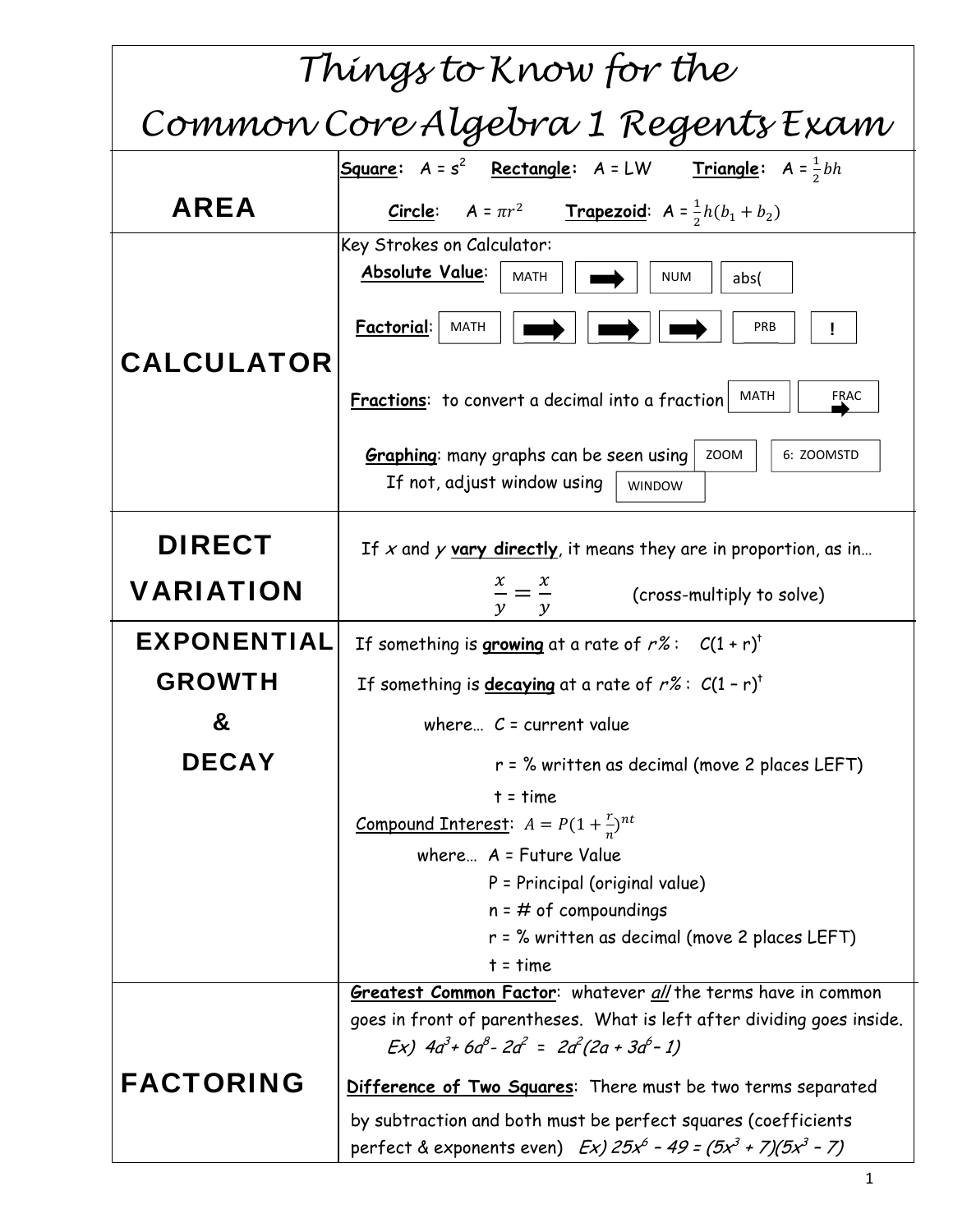|                  | <b>Trinomial:</b> Looks like $x^2 + \Box x + \triangle$ find two numbers that Multiply                                                              |  |  |
|------------------|-----------------------------------------------------------------------------------------------------------------------------------------------------|--|--|
|                  | to $\triangle$ and Add to $\Box$ . Ex) $x^2-2x-24=(x-6)(x+4)$                                                                                       |  |  |
| <b>FACTORING</b> | Perfect Square Trinomials: A trinomial where the number in $\bigwedge$ is a                                                                         |  |  |
| (continued)      | perfect square and the number in $\Box$ is TWICE the square root of                                                                                 |  |  |
|                  | that number $ex) x^2 + 10x + 25$ $ex) x^2 - 16x + 64$                                                                                               |  |  |
|                  | $=(x+5)^2$ = $(x-8)^2$                                                                                                                              |  |  |
|                  | Factor COMPLETELY: First factor by greatest common factor then                                                                                      |  |  |
|                  | factor again by DOTS or Trinomial. Answer looks like: __(<br>$\chi$<br>$\lambda$                                                                    |  |  |
|                  | <b>Undefined</b> : Forget about the numerator. Set the denominator equal                                                                            |  |  |
|                  | to zero and solve for x. $Ex)$ $\frac{3x-1}{x+5}$ is undefined when x + 5 = 0 meaning x = -5.                                                       |  |  |
|                  | Adding/Subtracting: Find a common denominator and then multiply                                                                                     |  |  |
|                  | original fractions by what each is "missing". Add/Subtract                                                                                          |  |  |
|                  | numerators. Leave denominators alone. Ex) $\frac{x-2}{3} + \frac{x+1}{4} = \frac{4x-8}{12} + \frac{3x+3}{12} =$                                     |  |  |
| <b>FRACTIONS</b> |                                                                                                                                                     |  |  |
|                  | Multiplying: Factor first, then cancel diagonally or up/down.                                                                                       |  |  |
|                  | Multiply straight across to get final answer.                                                                                                       |  |  |
|                  | <b>Ex)</b> $\frac{x^2-4}{3x+6} \cdot \frac{4}{2x-4} = \frac{(x+2)(x-2)}{3(x+2)} \circ \frac{4}{2(x-2)} = \frac{4}{3}$                               |  |  |
|                  | Dividing: Same as multiplying except FLIP the second fraction first.                                                                                |  |  |
|                  | Simplifying: Any terms that have "+" or "-" between them must be                                                                                    |  |  |
|                  | factored first. Then cancel. $Exint \frac{x^2-9x+20}{4x-20} = \frac{(x-4)(x-5)}{4(x-5)} = \frac{ x-4 }{4}$                                          |  |  |
|                  | To determine if something is a function                                                                                                             |  |  |
|                  | <b>Graphs:</b> must pass the "Vertical Line Test" (no vertical line can                                                                             |  |  |
|                  | ever intersect the graph more than once)                                                                                                            |  |  |
| <b>FUNCTIONS</b> | <b>Points:</b> All x-values must be DIFFERENT to be a function.                                                                                     |  |  |
|                  | To evaluate a function                                                                                                                              |  |  |
|                  | If $f(x)$ is given and we want to find "f(some number)", just                                                                                       |  |  |
|                  | substitute the number in place of $x$ on the right side of the                                                                                      |  |  |
|                  | equation. Ex) If $f(x) = 2x^2-3x + 1$ , then $f(5) = 2(5)^2-3(5) + 1 = 36$                                                                          |  |  |
|                  | Piecewise Functions: functions that are defined differently for                                                                                     |  |  |
|                  | different values of x.                                                                                                                              |  |  |
|                  | ex) If $f(x) = \begin{cases} 2x + 3, x < 1 \\ -x + 7, x > 1 \end{cases}$ find f(2).                                                                 |  |  |
|                  | Since "2" is in the domain $x \ge 1$ , we would use the function $-x + 7$                                                                           |  |  |
|                  | So $f(2) = -(2) + 7 = 5$                                                                                                                            |  |  |
|                  |                                                                                                                                                     |  |  |
|                  |                                                                                                                                                     |  |  |
|                  | To graph a piecewise function, graph the given equation ONLY for<br>the values of x given. Make sure the graph satisfies the Vertical<br>Line Test. |  |  |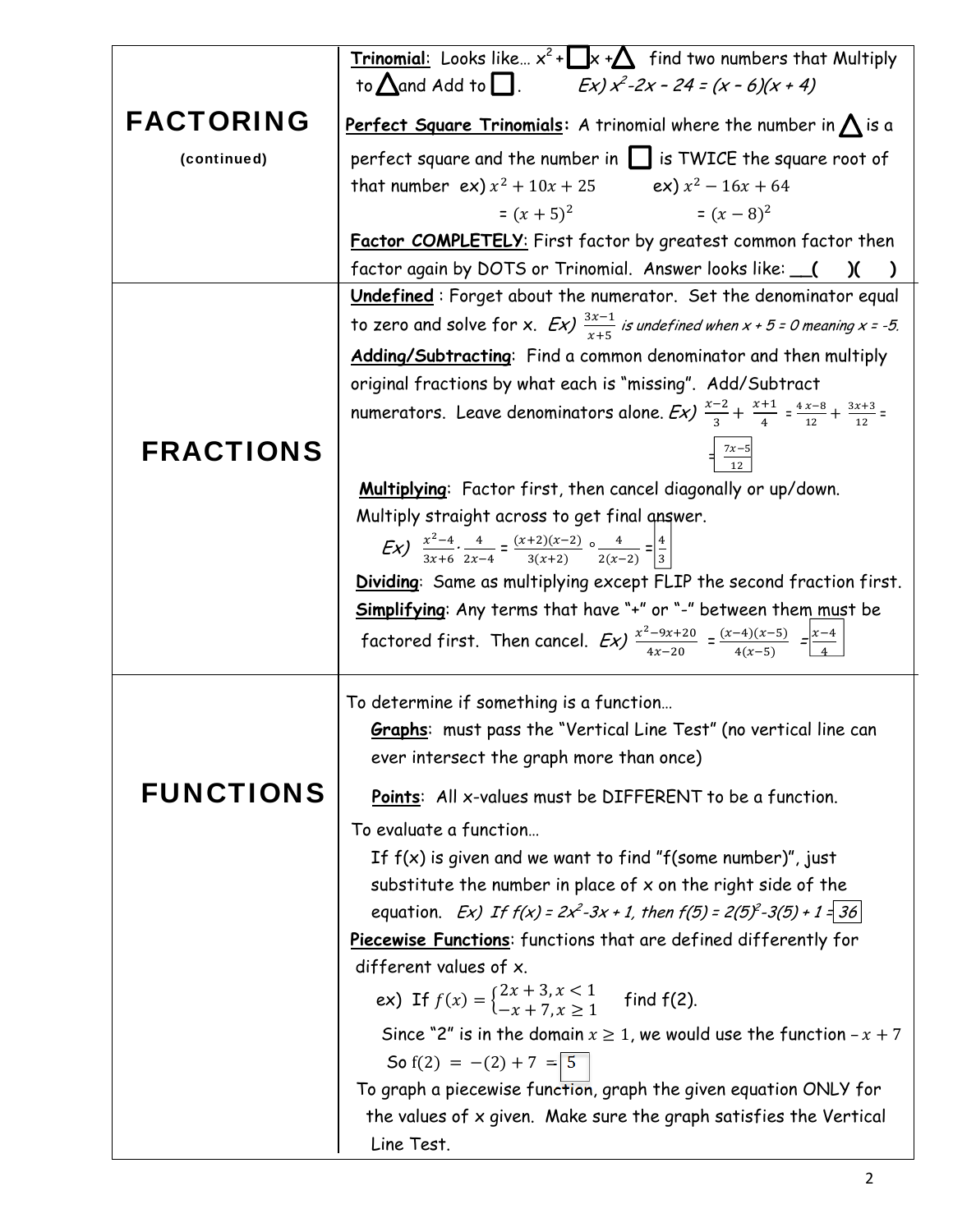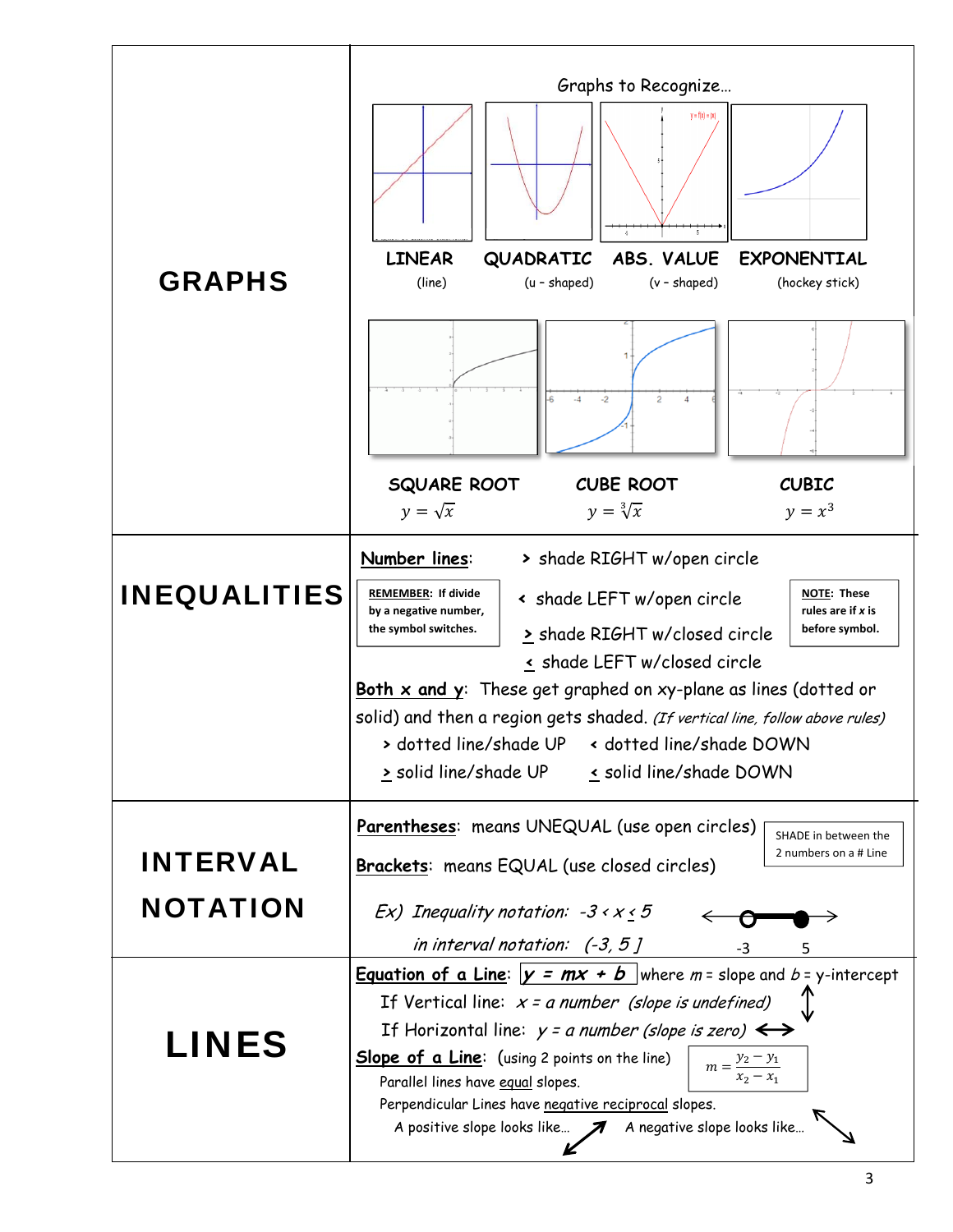|                    | To write the equation of a line: Step 1: Find slope (m). Step 2: Find                                                                   |  |  |
|--------------------|-----------------------------------------------------------------------------------------------------------------------------------------|--|--|
|                    | y- intercept (b) by plugging a point in for $(x, y)$ and slope in for "m" into                                                          |  |  |
|                    | "y = mx + b" to solve for "b".                                                                                                          |  |  |
|                    | Ex) Write the equation of a line perpendicular to $y = 2x + 7$ that passes                                                              |  |  |
| <b>LINES</b>       | through the point (-6,4).                                                                                                               |  |  |
| (continued)        | Step 1: since the slope of $y = 2x + 7$ is "2", the slope of a perp. Line                                                               |  |  |
|                    | would be $m = -\frac{1}{2}$ .<br>Step 2<br>$y = mx + b$                                                                                 |  |  |
|                    | $m = -\frac{1}{2}$<br>$\longrightarrow$ 4 = $(-\frac{1}{2})(-6) + b$ $\longrightarrow$ $\downarrow$ y = $-\frac{1}{2}x + 1$<br>$x = -6$ |  |  |
|                    | $4 = 3 + b$<br>$y = 4$                                                                                                                  |  |  |
|                    | $1 = b$                                                                                                                                 |  |  |
|                    | Types of Numbers:<br>Integers: a whole number that can be positive, negative, or zero.<br>1.                                            |  |  |
|                    | 2. Rational: any number that can be written as a fraction                                                                               |  |  |
|                    | (when written as a decimal it either ENDS or REPEATS)                                                                                   |  |  |
|                    | Irrational: a number that cannot be written as a fractions<br>3.                                                                        |  |  |
|                    | (the decimal NEVER ends and NEVER repeats)                                                                                              |  |  |
|                    |                                                                                                                                         |  |  |
| <b>NUMBERS</b>     | Properties of Numbers:                                                                                                                  |  |  |
| & their Properties | 1. Commutative: when the numbers/variables change order                                                                                 |  |  |
|                    | $Ex)$ $3 + 4 = 4 + 3$ or $a \cdot b = b \cdot a$                                                                                        |  |  |
|                    | Associative: when the parentheses change what is inside them<br>2.                                                                      |  |  |
|                    | Ex) $3 + (4 + 5) = (3 + 4) + 5$ or $a \cdot (b \cdot c) = (a \cdot b) \cdot c$                                                          |  |  |
|                    | 3. Distributive: the number outside () multiplies each term inside                                                                      |  |  |
|                    | $Ex)$ 3(4 + 5) = 3(4) + 3(5)                                                                                                            |  |  |
|                    | 4. Identity: for Addition, can add "O" and not change the number                                                                        |  |  |
|                    | for Multiplication, can mult by "1" and not change number                                                                               |  |  |
|                    | $Ex)$ 3 + 0 = 3 or 3 · 1 = 3                                                                                                            |  |  |
|                    | Inverse: for Addition, can add two numbers to get an answer of 0.<br>5.                                                                 |  |  |
|                    | for Multiplication, can multiply to get an answer of 1.                                                                                 |  |  |
|                    | <i>Ex)</i> $3 + (-3) = 0$ or $3 \cdot \frac{1}{2} = 1$                                                                                  |  |  |
|                    | 6. Zero Property: anything multiplied by 0 is 0<br>$Ex)$ 3 $\cdot$ 0 = 0                                                                |  |  |
|                    | <b>Equation of a Parabola:</b> $y = ax^2 + bx + c$                                                                                      |  |  |
|                    |                                                                                                                                         |  |  |
|                    | If "a" is negative, then<br>If "a" is positive, graph looks like                                                                        |  |  |
|                    | The Vertex is a MINIMUM point<br>The Vertex is a MAXIMUM point                                                                          |  |  |
|                    | Axis of Symmetry: (the vertical line that passes through vertex)                                                                        |  |  |
|                    | * This value of x should be in the middle of the table*                                                                                 |  |  |
| <b>PARABOLAS</b>   | $x = \frac{-b}{2a}$                                                                                                                     |  |  |
|                    | Vertex: First find the axis of symmetry using the formula above, then                                                                   |  |  |
|                    | plug that x-value into the parabola's equation to find "y". Vertex = $(x, y)$                                                           |  |  |
|                    | Ex) Find the coordinates of the vertex of the parabola: $y = x^2 - 6x + 4$                                                              |  |  |
|                    | Axis of Symmetry: $a = 1$ , $b = -6$ , $c = 4$ $\implies x = \frac{-(-6)}{2(1)} = 3$                                                    |  |  |
|                    | Vertex: $y = (3)^2 - 6(3) + 4 \implies y = -5$<br>VERTEX: $(3, -5)$                                                                     |  |  |
|                    | (*For vertex form of a Parabola - see "Quadratic Equations" on page 7*)                                                                 |  |  |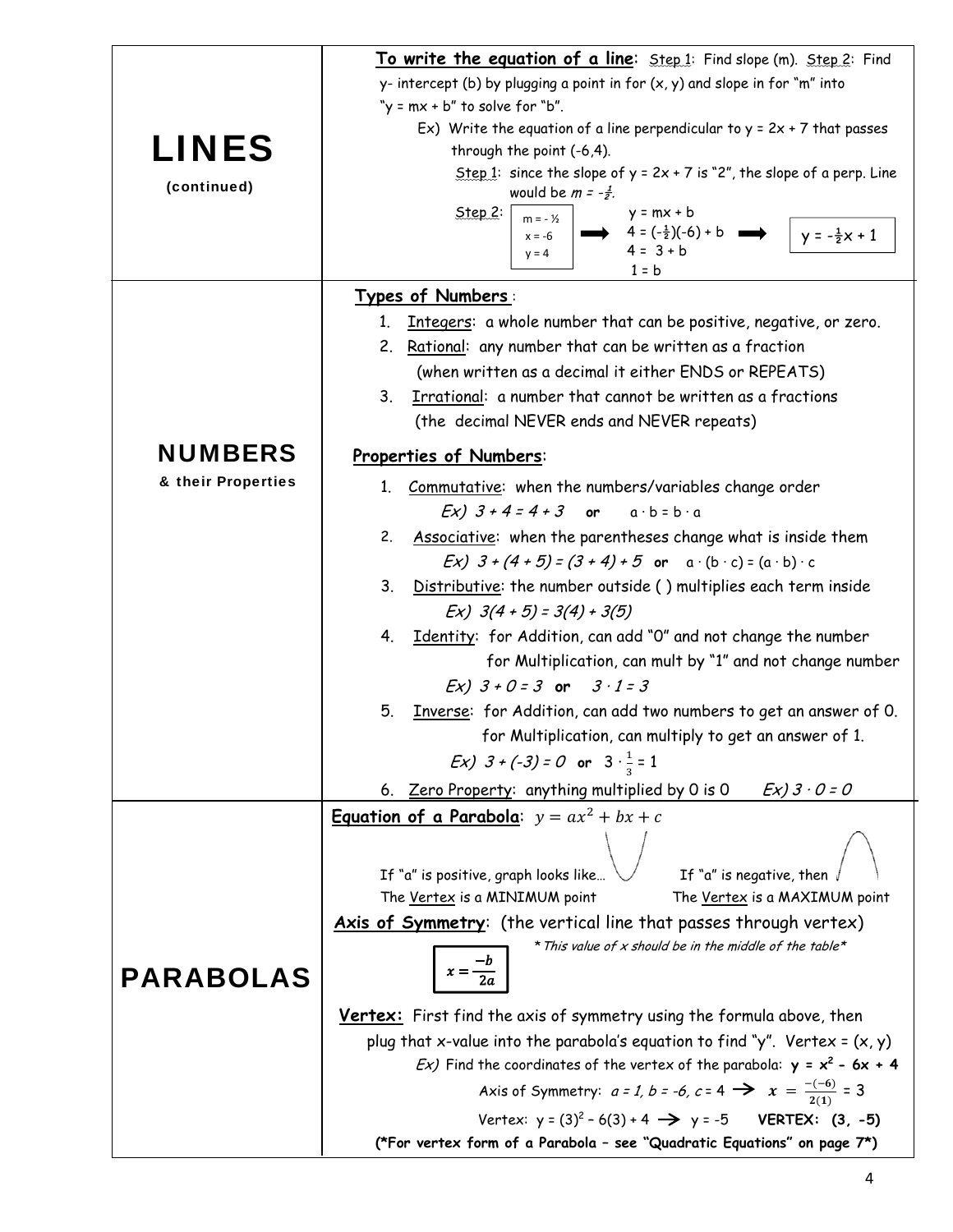|                    | <b>Roots:</b> The values of x where the graph intersects the x-axis ( $y = 0$ )                                                                                                                                                                                                                                                                    |  |
|--------------------|----------------------------------------------------------------------------------------------------------------------------------------------------------------------------------------------------------------------------------------------------------------------------------------------------------------------------------------------------|--|
| <b>PARABOLAS</b>   | A parabola can have either: 2 roots, 1 root, or no roots. See diagrams below.                                                                                                                                                                                                                                                                      |  |
| (continued)        |                                                                                                                                                                                                                                                                                                                                                    |  |
|                    | To find the roots algebraically, set equation equal to zero and FACTOR. Set                                                                                                                                                                                                                                                                        |  |
|                    | each factor equal to zero and solve for x.                                                                                                                                                                                                                                                                                                         |  |
|                    | Percent Problems: set up this proportion and cross-multiply to solve                                                                                                                                                                                                                                                                               |  |
|                    | $\frac{part}{whole} = \frac{\%}{100}$ or $\frac{is}{of} = \frac{\%}{100}$ In sales tax problems, whole = original                                                                                                                                                                                                                                  |  |
|                    | and $\%$ is 100 + sales tax                                                                                                                                                                                                                                                                                                                        |  |
| <b>PERCENTS</b>    | Percent Error:                                                                                                                                                                                                                                                                                                                                     |  |
|                    | If it says relative error,<br>don't multiply by 100                                                                                                                                                                                                                                                                                                |  |
|                    | $\frac{ Measured - \textit{Actual} }{\textit{Actual}} \cdot 100$                                                                                                                                                                                                                                                                                   |  |
|                    |                                                                                                                                                                                                                                                                                                                                                    |  |
|                    | $ Original-New $ $\cdot$ 100<br>Percent Increase/Decrease:                                                                                                                                                                                                                                                                                         |  |
|                    | Original                                                                                                                                                                                                                                                                                                                                           |  |
|                    | Rectangle: $P = 2L + 2W$ Circle: $C = \pi d$ or $2\pi r$<br>Square: $P = 4s$                                                                                                                                                                                                                                                                       |  |
| <b>PERIMETER</b>   | All other shapes: add all the sides                                                                                                                                                                                                                                                                                                                |  |
|                    | <b>Exponent Rules:</b> The coefficients always perform the operation in the                                                                                                                                                                                                                                                                        |  |
|                    | problem, the exponents never do.                                                                                                                                                                                                                                                                                                                   |  |
|                    | <b>Multiplying Problems:</b><br><b>Dividing Problems:</b><br><b>Adding/Subtracting Problems:</b><br>Coefficients Multiply<br>Coefficients Divide<br>Coefficients Add/Subtract<br>Exponents ADD<br><b>Exponents SUBTRACT</b><br>Exponents STAY THE SAME<br>Ex) $6x^6 \cdot 2x^2 = 12x^8$<br>Ex) $6x^6 \div 2x^2 = 3x^4$<br>Ex) $6x^6 + 2x^6 = 8x^6$ |  |
| <b>POLYNOMIALS</b> | Ex) $6x^6 + 2x^2 = 6x^6 + 2x^2$<br>$x^0 = 1$<br>Zero and Negative Exponents:                                                                                                                                                                                                                                                                       |  |
|                    | $x^n = \frac{1}{n}$                                                                                                                                                                                                                                                                                                                                |  |
|                    | $\frac{1}{x-n} = x^n$                                                                                                                                                                                                                                                                                                                              |  |
|                    | Notice the Difference: $-3^2 \neq (-3)^2$ because $-3^2 = -9$ yet $(-3)^2 = +9$                                                                                                                                                                                                                                                                    |  |
|                    | Adding/Subtracting Polynomials: Only combine the "LIKE TERMS"<br>(same variable and same exponent) $Ex$ ) $9x^3 + 7y^3 - x^3 - 6x^2 + 4y^3 = 8x^3 + 13y^3 - 6x^2$                                                                                                                                                                                  |  |
|                    | "Subtract/From" Problems: The "from" expression goes first followed                                                                                                                                                                                                                                                                                |  |
|                    | by a subtraction symbol and then the "subtract" expression in parentheses<br>Ex) Subtract $2x^2 + 3x - 1$ from $x^2 - 5x - 7$                                                                                                                                                                                                                      |  |
|                    | = $(x2 - 5x - 7) - (2x2 + 3x - 1) = x2 - 5x - 7 - 2x2 - 3x + 1$                                                                                                                                                                                                                                                                                    |  |
|                    | $=\sqrt{-x^2-8x-6}$                                                                                                                                                                                                                                                                                                                                |  |
|                    | Multiplying Polynomials: Each term in the first () multiplies each term in                                                                                                                                                                                                                                                                         |  |
|                    | the 2 <sup>nd</sup> (). To mult binomial by binomial use FOIL (first, outer, inner, last)<br>$Ex$ ) Find the product of $3x - 4$ and $x + 5$ .                                                                                                                                                                                                     |  |
|                    | $=(3x-4)(x+5) = 3x^2 + 15x - 4x - 20 = 3x^2 + 11x - 20$                                                                                                                                                                                                                                                                                            |  |
|                    |                                                                                                                                                                                                                                                                                                                                                    |  |
|                    |                                                                                                                                                                                                                                                                                                                                                    |  |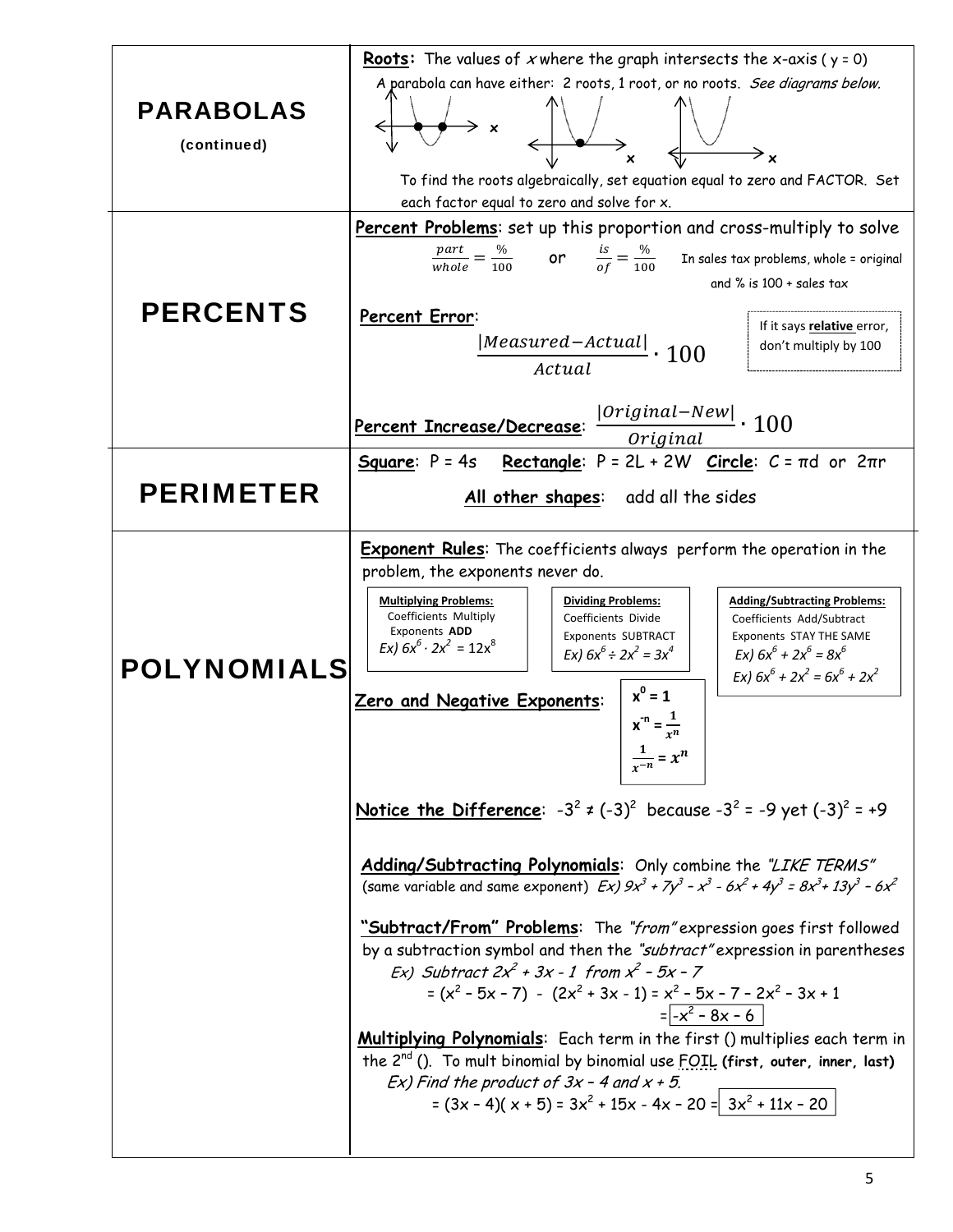| <b>PROPORTION</b> Direct Variation:  | Proportion: when two fractions (ratios) are equal to one another<br>If $\frac{a}{b} = \frac{c}{d}$ $\xrightarrow{\text{cross}}$ $a \cdot d = b \cdot c$<br>If x varies directly as y, then: $\frac{x}{y} = \frac{x}{y}$<br>Ex) If x varies directly as y and $x = 4$ when $y = 6$ , find y when $x = 10$ .<br>$\frac{4}{6} = \frac{10}{y}$ $4 \cdot y = 6 \cdot 10$<br>$y = 15$                                                                                                                                                                                                                                                                                                                                                                                                                                                                                                                                                                                                                                                                                                                                                                                                                                                                                                                                                                                                                                                                                                                                                                                                                                                                                                                                                                                                                                                                                                  |
|--------------------------------------|----------------------------------------------------------------------------------------------------------------------------------------------------------------------------------------------------------------------------------------------------------------------------------------------------------------------------------------------------------------------------------------------------------------------------------------------------------------------------------------------------------------------------------------------------------------------------------------------------------------------------------------------------------------------------------------------------------------------------------------------------------------------------------------------------------------------------------------------------------------------------------------------------------------------------------------------------------------------------------------------------------------------------------------------------------------------------------------------------------------------------------------------------------------------------------------------------------------------------------------------------------------------------------------------------------------------------------------------------------------------------------------------------------------------------------------------------------------------------------------------------------------------------------------------------------------------------------------------------------------------------------------------------------------------------------------------------------------------------------------------------------------------------------------------------------------------------------------------------------------------------------|
| <b>QUADRATIC</b><br><b>EQUATIONS</b> | Quadratic Equation: an equation that has $x^2$ in it. There are 3 ways<br>to solve a quadratic equation.<br>TO SOLVE BY FACTORING<br>Step 1: Get one side equal to ZERO (try to get $x^2$ to the side where it's positive)<br>Step 2: FACTOR (by GCF, DOTS, or TRInomial)<br>Step 3: Set each factor equal to zero and solve for x.<br><u>TO SOLVE USING QUADRATIC FORMULA</u><br>Step 1: Get one side equal to ZERO<br>Step 2: Determine "a", "b", "c" then use the formula below<br>$x = \frac{-b \pm \sqrt{b^2 - 4ac}}{2a}$<br>TO SOLVE BY COMPLETING THE SQUARE:<br>Step 1: Divide by the number in front of $x^2$ . Step 2: Keep all terms with x<br>on the left and move constant to right side of =. Step.3: Set up a place<br>holder $\bigcirc$ on each side to fill in with the missing number $\left(\frac{b}{2}\right)^2$ . Step.4:<br>Rewrite the left side as $(x + \frac{b}{2})^2$ . Step 5: Square root both sides - this will<br>get rid of the "squared" on left side. Include $a'' \pm$ " on right side. Step 6:<br>Get x alone and simplify if possible.<br><i>Ex)</i> Solve by completing the square: $2x^2 - 6x - 7 = 0$<br>$x^2 - 3x - \frac{7}{2} = 0$<br>(Divide by 2)<br>$x^2$ - 3x = $\frac{7}{2}$ (Move constant)<br>$x^2 - 3x + \bigcirc = \frac{7}{2} + \bigcirc$ (place holder)<br>$x^2-3x+\frac{9}{4}=\frac{7}{2}+\frac{9}{4}$ $(b=-3\rightarrow \left(\frac{-3}{2}\right)^2=+\frac{9}{4})$<br>$\left(x-\frac{3}{2}\right)^2 = \frac{7}{2} + \frac{9}{4}$ (left side is perfect square)<br>$\left(x-\frac{3}{2}\right)^2=\frac{23}{4}$ (simplify)<br>$\sqrt{(x-\frac{3}{2})^2}$ = $\pm \sqrt{\frac{23}{4}}$ (square root-don't forget $\pm$ on right)<br>$x - \frac{3}{2} = \pm \sqrt{\frac{23}{4}}$ (drop the squared on left)<br>$x = \frac{3}{2} \pm \sqrt{\frac{23}{4}} = \frac{3}{2} \pm \frac{\sqrt{23}}{2}$ or $\frac{3 \pm \sqrt{23}}{2}$ |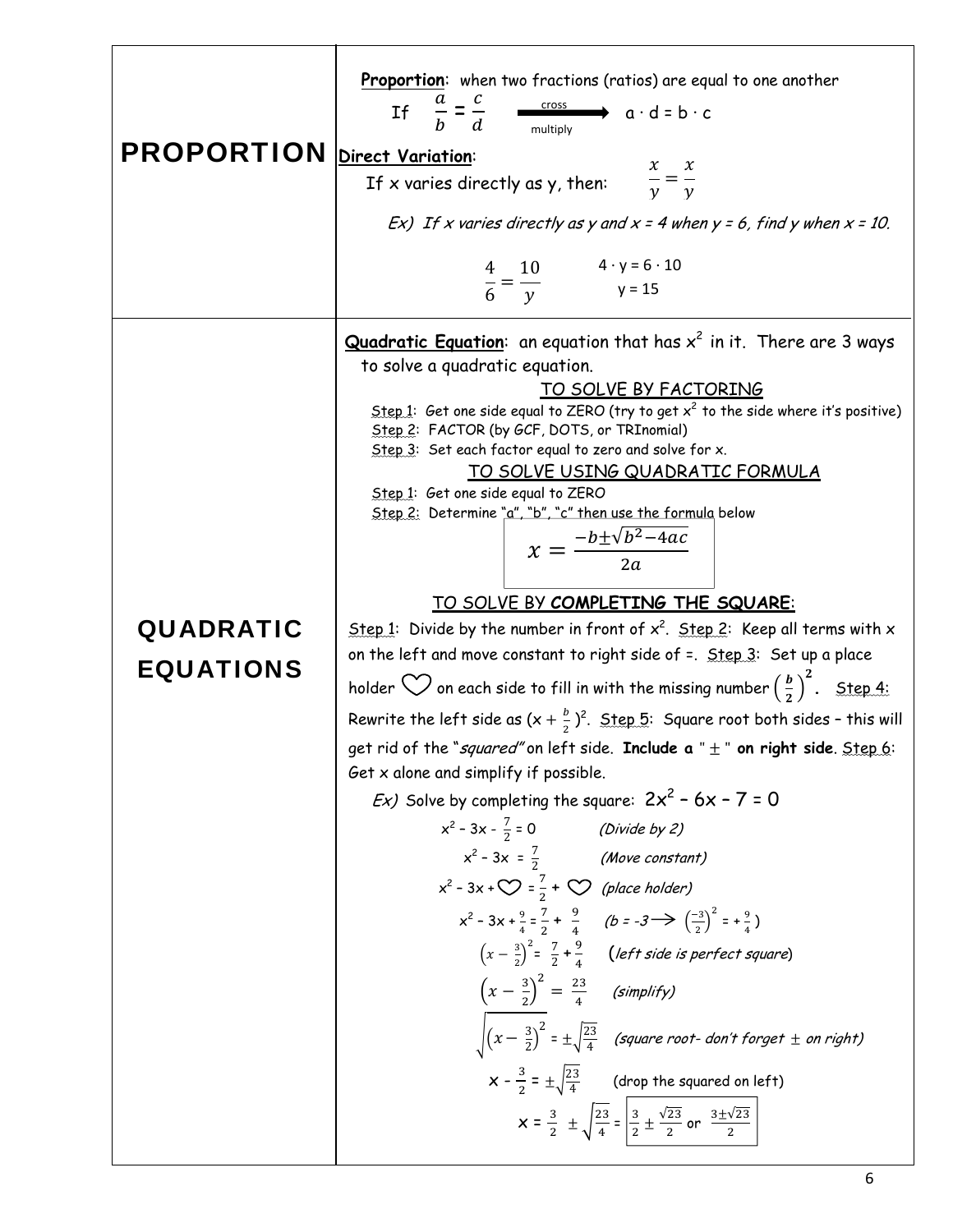|                  |                                                                                                 |                                                                                         | Every quadratic equation has two solutions. The graph of a quadratic                        |               |
|------------------|-------------------------------------------------------------------------------------------------|-----------------------------------------------------------------------------------------|---------------------------------------------------------------------------------------------|---------------|
|                  | equation is a parabola and the solutions represent its ROOTS.                                   |                                                                                         |                                                                                             |               |
|                  | <i>Ex</i> ) Solve: $x^2 - 2x = 2x^2 + 3x - 6$                                                   |                                                                                         |                                                                                             |               |
|                  |                                                                                                 |                                                                                         |                                                                                             |               |
|                  | $\frac{-x^2 + 2x - x^2 + 2x}{0 = x^2 + 5x - 6}$                                                 |                                                                                         |                                                                                             |               |
|                  |                                                                                                 |                                                                                         | $0 = (x + 6)(x - 1)$                                                                        |               |
| <b>QUADRATIC</b> |                                                                                                 |                                                                                         | $x + 6 = 0$ $x - 1 = 0$<br>$x = -6$ $x = 1$                                                 | $y=x^2+5x-6$  |
|                  |                                                                                                 |                                                                                         |                                                                                             |               |
| <b>EQUATIONS</b> |                                                                                                 |                                                                                         | Nature (Type) of Roots: to determine the type of roots a quadratic eqn.                     |               |
| (continued)      |                                                                                                 |                                                                                         | has (without actually finding them), use the <b>Discriminant</b> $=  b^2 - 4ac $            |               |
|                  |                                                                                                 | <b>Discriminant</b>                                                                     | Roots would be                                                                              |               |
|                  |                                                                                                 | $b2 - 4ac$ is                                                                           |                                                                                             |               |
|                  |                                                                                                 | <b>NEGATIVE</b>                                                                         | Imaginary                                                                                   |               |
|                  |                                                                                                 |                                                                                         |                                                                                             |               |
|                  |                                                                                                 | <b>ZERO</b>                                                                             | Equal                                                                                       |               |
|                  |                                                                                                 |                                                                                         | (Real, Rational, & Equal)                                                                   |               |
|                  |                                                                                                 | <b>POSITIVE</b>                                                                         | <b>Rational &amp; Unequal</b>                                                               |               |
|                  |                                                                                                 | PERFECT SQUARE                                                                          | (Real, Rational, & Unequal)                                                                 |               |
|                  |                                                                                                 | POSITIVE but NOT                                                                        | <b>Irrational</b>                                                                           |               |
|                  |                                                                                                 | a PERFECT SQUARE                                                                        | (Real, Irrational, & Unequal)                                                               |               |
|                  |                                                                                                 |                                                                                         |                                                                                             |               |
|                  | $y = a(x-h)^2 + k$<br><u>Vertex Form of a Parabola:</u>                                         |                                                                                         |                                                                                             |               |
|                  |                                                                                                 |                                                                                         |                                                                                             |               |
|                  |                                                                                                 | where vertex = $(h, k)$                                                                 |                                                                                             |               |
|                  |                                                                                                 |                                                                                         | *NOTE: If equation is NOT in this form, complete the square*                                |               |
|                  |                                                                                                 |                                                                                         | Perfect Squares: 1, 4, 9, 16, 25, 36, 49, 64, 81, 100, 121, 144, 169                        |               |
|                  |                                                                                                 |                                                                                         |                                                                                             |               |
|                  |                                                                                                 |                                                                                         | <b>Simplifying Radicals:</b> find two numbers that multiply to the number                   |               |
|                  | under the radical where one number must be a perfect square. (If                                |                                                                                         |                                                                                             |               |
|                  | there is a coefficient, it will multiply) $Ex$ ) $7\sqrt{54} = 7\sqrt{9}\sqrt{6} = 7.3\sqrt{6}$ |                                                                                         |                                                                                             |               |
|                  |                                                                                                 |                                                                                         | $= 21\sqrt{6}$                                                                              |               |
|                  |                                                                                                 |                                                                                         | Adding/Subtracting: Two radicals must have the SAME number                                  |               |
|                  |                                                                                                 |                                                                                         | under the radical. If so, add/subtract coefficients and leave                               |               |
| <b>RADICALS</b>  |                                                                                                 |                                                                                         | common radical alone. $Ex)$ $\sqrt{27} - 5\sqrt{12} = \sqrt{9}\sqrt{3} - 5\sqrt{4}\sqrt{3}$ |               |
|                  |                                                                                                 |                                                                                         | = $3\sqrt{3} - 5.2\sqrt{3} = -7\sqrt{3}$                                                    |               |
|                  |                                                                                                 |                                                                                         | Multiplying/Dividing: Any two radicals can mult/divide (do not have                         |               |
|                  |                                                                                                 |                                                                                         | to be the same). Mult/divide the coefficients and mult/divide the                           |               |
|                  | radicands.                                                                                      |                                                                                         |                                                                                             |               |
|                  |                                                                                                 |                                                                                         |                                                                                             |               |
|                  |                                                                                                 |                                                                                         | Ex) Multiply and express result in simplest radical form:                                   |               |
|                  |                                                                                                 |                                                                                         | $9\sqrt{6} \cdot 7\sqrt{3} = 63\sqrt{18} = 63\sqrt{9}\sqrt{2} = 63.3\sqrt{2} =$             | $189\sqrt{2}$ |
|                  |                                                                                                 |                                                                                         |                                                                                             |               |
|                  |                                                                                                 | <i>Ex)</i> Divide: $\frac{6\sqrt{32}}{2\sqrt{2}} = 3\sqrt{16} = 3 \cdot 4 = \boxed{12}$ |                                                                                             |               |
|                  |                                                                                                 |                                                                                         |                                                                                             |               |
|                  |                                                                                                 |                                                                                         |                                                                                             |               |
|                  |                                                                                                 |                                                                                         |                                                                                             |               |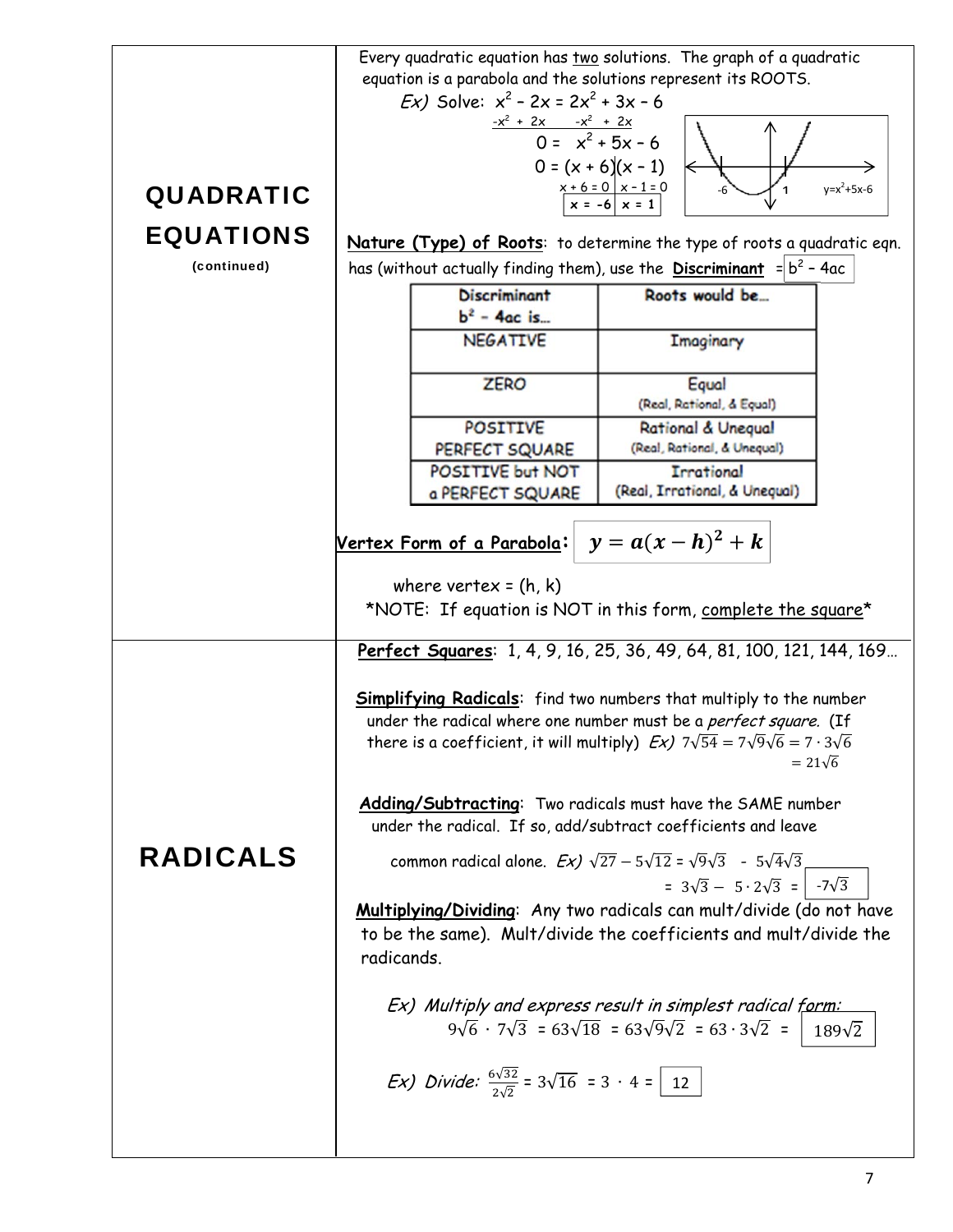|                   | $U = UNION = combine the sets together (put in order, don't repeat)$                                                    |  |
|-------------------|-------------------------------------------------------------------------------------------------------------------------|--|
|                   | $\equiv$ INTERSECTION = what both sets have in common (if nothing, write $\emptyset$ )                                  |  |
|                   | = COMPLEMENT of SET A = everything that set A is missing from the                                                       |  |
|                   | Universe "U"                                                                                                            |  |
| <b>SETS</b>       | $Ex$ ) If $U = \{1, 2, 3, 4, 5, 6\}$                                                                                    |  |
|                   | $A = \{2, 5\}$                                                                                                          |  |
|                   | $B = \{3, 5, 6\}$                                                                                                       |  |
|                   | Then $A \cup B = \{2, 3, 5, 6\}$                                                                                        |  |
|                   | $A \cap B = \{5\}$<br>$\overline{B} = \{1, 2, 4\}$                                                                      |  |
|                   | Formula:<br>where                                                                                                       |  |
| <b>SPEED</b>      | $d = rt$                                                                                                                |  |
|                   | $d = distance (possible units = miles)$<br>(possible units = $\frac{miles}{hour}$ )<br>$r = rate$                       |  |
|                   | "r and t" vary inversely<br>(possible units = hours)<br>$t = time$                                                      |  |
|                   | Mean: the average                                                                                                       |  |
|                   | To find the Mean: add all the numbers that divide by how many ("n").                                                    |  |
|                   | To find missing data: Use the fact that $(Mean) \cdot (n) = SUM$                                                        |  |
|                   | To find the missing number, see what's missing to get this sum.<br>Ex) 78, 92, 85, 97, 2 Find ? if mean is 90.          |  |
|                   | $(90) (5) = 450 = SUM (of all 5 numbers)$                                                                               |  |
|                   | 78+92+85+97 = 352 (so far, of the 4 known numbers)                                                                      |  |
| <b>STATISTICS</b> | 98<br>$450 - 352 =$                                                                                                     |  |
|                   | <b>Median:</b> the middle number (once the data is arranged in order). If there                                         |  |
|                   | are two numbers in the middle, find the average of them.                                                                |  |
|                   | Mode: the number that appears MOST often<br>(there can be no mode or<br>Range: HIGHEST-LOWEST<br>even more than 1 mode) |  |
|                   | <b>Outlier:</b> any number that is far away from the rest. When there are                                               |  |
|                   | outliers, the MEDIAN best represents the data.                                                                          |  |
|                   | Quantitative vs. Qualitative: QUANTITATIVE = data is numbers<br>QUALITATIVE = data isn't numbers                        |  |
|                   | Univariate vs. Bivariate: UNI = one set of #'s; BI = two sets of #'s                                                    |  |
|                   | Causal Relationship: where one thing actually causes the other.                                                         |  |
|                   | <b>Correlation:</b> three types POSITIVE - as one increases, so does the other                                          |  |
|                   | NEGATIVE - as one increases, the other decreases<br>NONE - scatter plot does NOT look like a line                       |  |
|                   | <b>Stem and Leaf Plot:</b> the first digit(s) go in front of the line, the last                                         |  |
|                   | digit goes after the line. DON'T FORGET A KEY!                                                                          |  |
|                   | $Ex$ ) If data were: 83, 88, 88, 92, 100 then plot would look like                                                      |  |
|                   |                                                                                                                         |  |
|                   | 388<br>8<br>9                                                                                                           |  |
|                   | 2<br><b>Key: 9</b> $2 = 92$<br>10<br>$\mathbf{o}$                                                                       |  |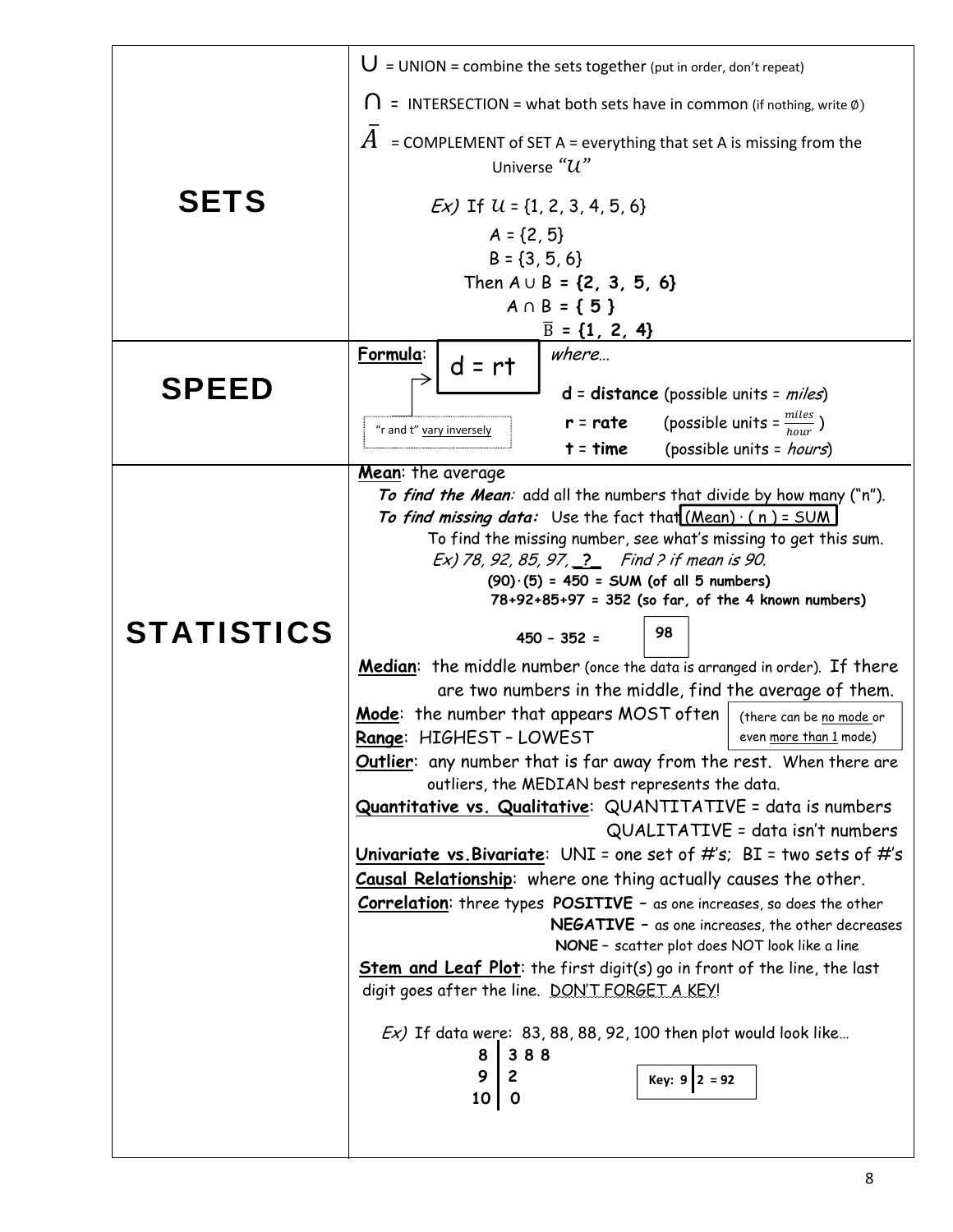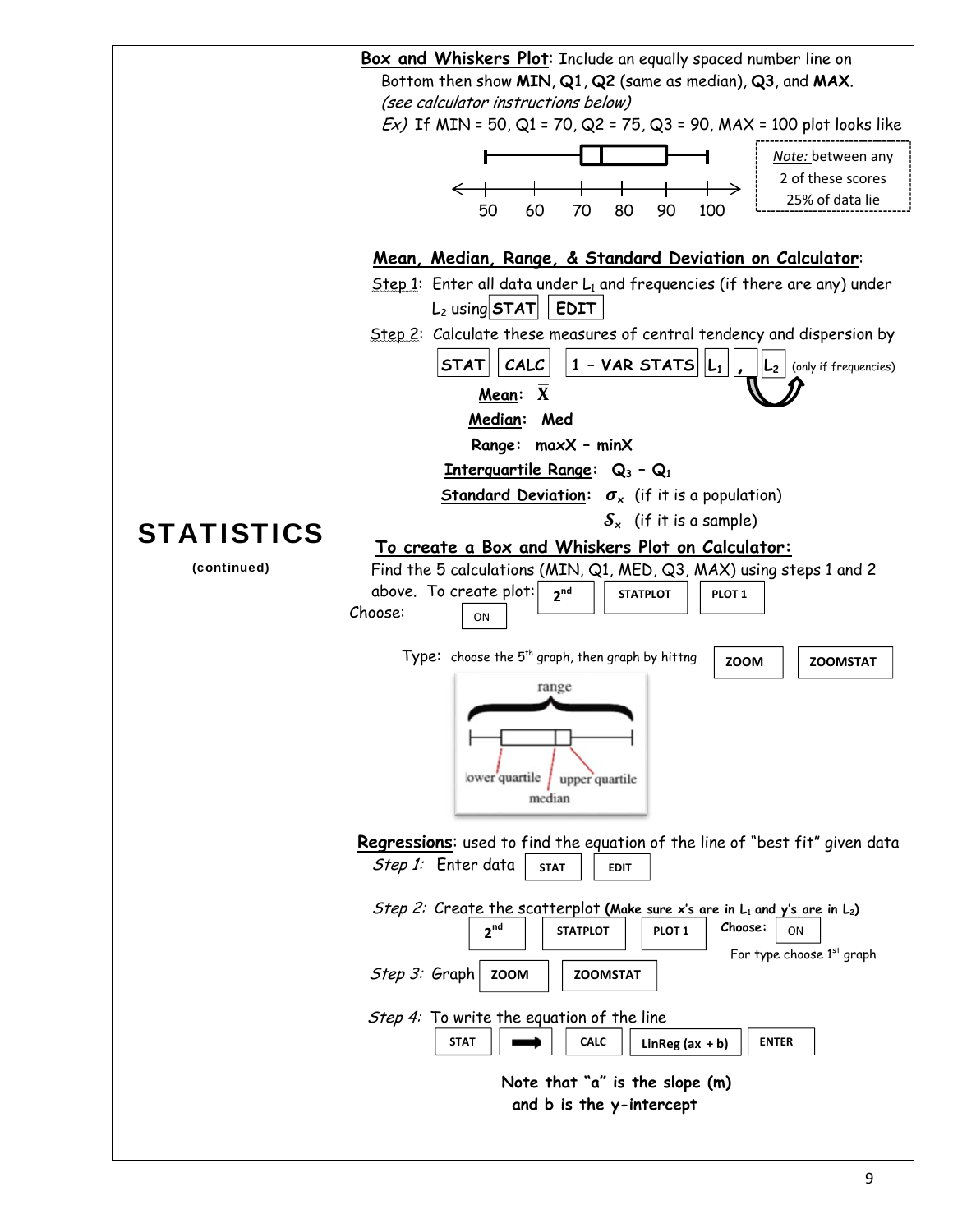|                         | Two Inequalities: Graph lines on xy-plane then shade according to<br>rules listed under "INEQUALITIES". The solution set is the region on                   |  |  |
|-------------------------|-------------------------------------------------------------------------------------------------------------------------------------------------------------|--|--|
|                         | the graph that was shaded by both inequalities. Label it " $S$ ".                                                                                           |  |  |
|                         |                                                                                                                                                             |  |  |
|                         | Two Equations: Three ways to solve                                                                                                                          |  |  |
|                         | Graphically: graph each equation and find the point(s) of intersection<br>It could be a parabola and a line (if there's $x^2$ ) or two lines (if no $x^2$ ) |  |  |
| <b>SYSTEMS</b>          | Algebraically using SUBSTITUTION: used when the system is                                                                                                   |  |  |
| of Equations (=)        | Quadratic/Linear (one equation has $x^2$ ) or whenever one equations has                                                                                    |  |  |
| or Inequalities $(\le)$ | either x or y alone. Substitute whatever it is equal to into the other                                                                                      |  |  |
|                         | equation, then solve. Remember to find both $x$ and $y$ .                                                                                                   |  |  |
|                         | Algebraically using ELIMINATION: (not used in Quadratic/Linear)<br>Multiply each equation by a number that will get the coefficients of                     |  |  |
|                         | either $x$ or $y$ to be the same number but with opposite signs. Then                                                                                       |  |  |
|                         | add the two equations and one variable will cancel. Remember to find<br>both $x$ and $y$ .                                                                  |  |  |
|                         | Ex) The algebraic method that would work best on each example is                                                                                            |  |  |
|                         | $y = x^2 + 2x - 3$<br>3y - 2x = 5<br>3y - 2x = 5<br>-3(5x + 7y = 10)<br>$2x + 3y = 5$<br>$x = 4y + 8$                                                       |  |  |
|                         | $-3(5x + 7y = 10)$<br>use Substitution<br>use Substitution<br>use Elimination                                                                               |  |  |
|                         | since $\times$ is alone<br>since Quadratic<br>to get y to cancel                                                                                            |  |  |
|                         | Always start with a "Let" statement that states what $x$ represents.                                                                                        |  |  |
|                         | <b>Consecutive Integer Problems:</b> Consecutive<br>Consecutive Even / Odd                                                                                  |  |  |
|                         | Let $x = 1^{st}$<br>Let $x = 1^{st}$<br>$x + 1 = 2^{nd}$<br>$x + 2 = 2^{nd}$                                                                                |  |  |
|                         | $x + 2 = 3^{rd}$<br>$x + 4 = 3^{rd}$                                                                                                                        |  |  |
| <b>WORD</b>             | <b>Deciding "who" is <math>x</math>:</b> whenever two quantities are compared to one                                                                        |  |  |
| <b>PROBLEMS</b>         |                                                                                                                                                             |  |  |
|                         | another, the one at the END OF THE SENTENCE is "x".<br>Ex) The larger of two numbers is 3 less than twice the smaller. If                                   |  |  |
|                         | their sum is 27, find each number.                                                                                                                          |  |  |
|                         | $SUM = 27$<br>$x = smaller #$<br>$10$ = smaller #<br>$x + (2x - 3) = 27$                                                                                    |  |  |
|                         | $2x - 3 =$ larger #<br>$3x - 3 = 27$<br>$2(10) - 3 = 17$ = larger #                                                                                         |  |  |
|                         | $3x = 30$<br>$x = 10$                                                                                                                                       |  |  |
|                         | Ex) The width of a rectangle is 4 more than the length. If the<br>perimeter is 36 cm., find the dimensions of the rectangle.                                |  |  |
|                         | PERIMETER = 36<br>$4x + 8 = 36$<br>$x = length$                                                                                                             |  |  |
|                         | $2L + 2W = 36$<br>$4x = 28$<br>$x + 4 = width$<br>$2(x) + 2(x + 4) = 36$<br>$x = 7$                                                                         |  |  |
|                         | $2x + 2x + 8 = 36$<br>$7 = length; 11 = width$                                                                                                              |  |  |
|                         |                                                                                                                                                             |  |  |
|                         |                                                                                                                                                             |  |  |
|                         |                                                                                                                                                             |  |  |
|                         |                                                                                                                                                             |  |  |
|                         |                                                                                                                                                             |  |  |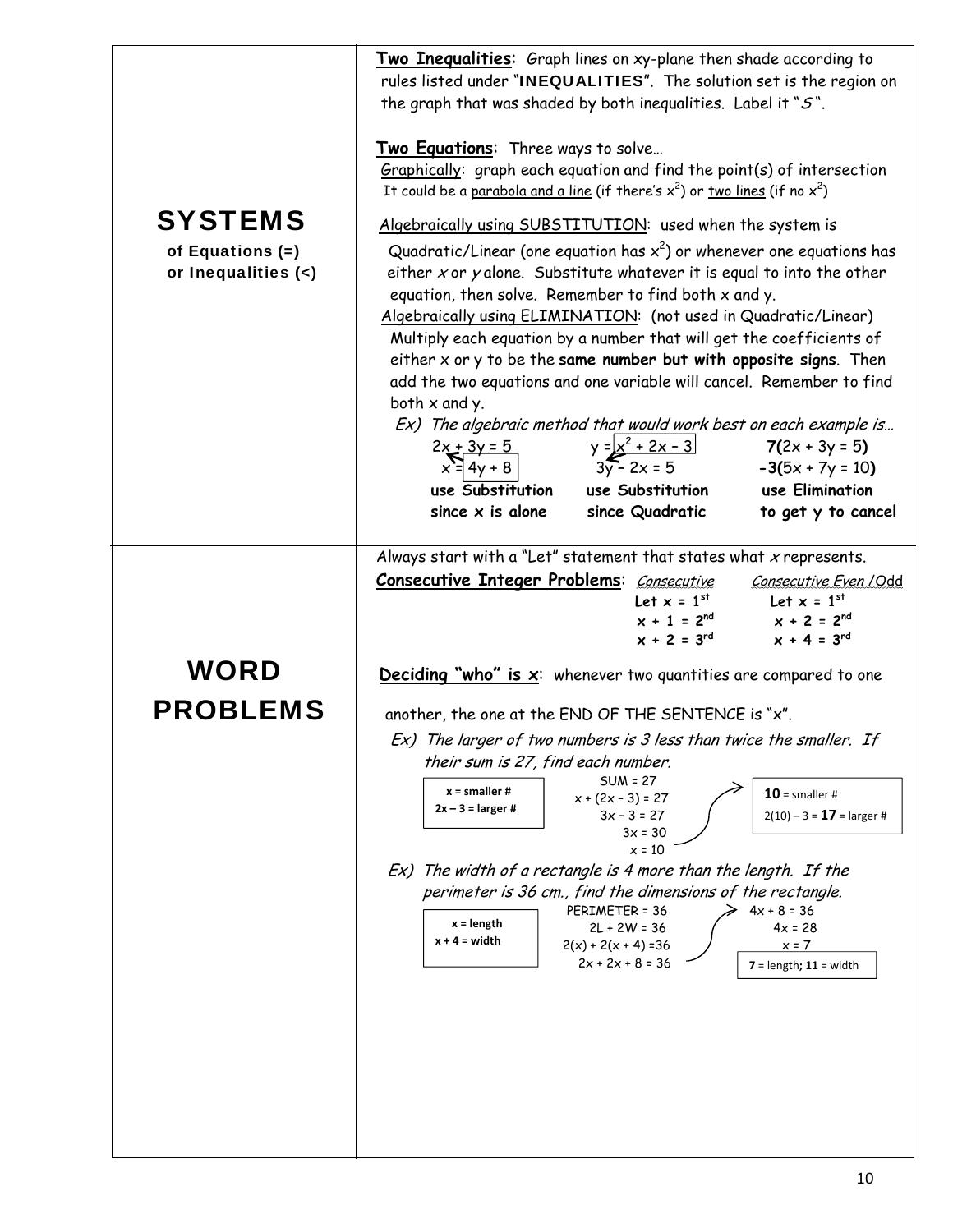|                  | Arithmetic Sequence: when the pattern is ADDING.                                   |                                                                                                                                 |
|------------------|------------------------------------------------------------------------------------|---------------------------------------------------------------------------------------------------------------------------------|
|                  | d = difference b/w terms                                                           | To find the n <sup>th</sup> ARITHMETIC term:                                                                                    |
|                  | $a_1$ = first term                                                                 | $a_n = a_1 + (n - 1)d$                                                                                                          |
|                  | n = number of term asked for                                                       |                                                                                                                                 |
|                  | Ex) Find the 100 <sup>th</sup> term of: 3, 7, 11, 15, 19,                          |                                                                                                                                 |
|                  |                                                                                    | Here: $n = 100$ , $a_1 = 3$ , $d = 4$ $\implies a_{100} = 3 + (100-1)(4) = 399$                                                 |
|                  | <b>Geometric Sequence</b> : when the pattern is MULTIPLYING.                       |                                                                                                                                 |
|                  |                                                                                    | r = ratio b/w terms (if not obvious - divide any term by the previous one)                                                      |
| <b>SEQUENCES</b> | $a_1$ = first term                                                                 | To find the n <sup>th</sup> GEOMETRIC term:                                                                                     |
|                  | n = number of term asked for                                                       | $a_n = a_1(r)^{n-1}$                                                                                                            |
|                  | <i>Ex</i> ) Find the 7 <sup>th</sup> term of: 6, 4, $\frac{8}{3}$ , $\frac{16}{9}$ |                                                                                                                                 |
|                  |                                                                                    | Here: n = 7, a <sub>1</sub> = 6, r = 2/3 $\Rightarrow$ a <sub>7</sub> = 6( $\frac{2}{3}$ ) <sup>7 - 1</sup> = $\frac{128}{243}$ |
|                  |                                                                                    | <b>Recursive Sequences:</b> a term is found by knowing the term before it                                                       |
|                  |                                                                                    | The first term " $a_1$ " will be given along with a formula to find " $a_n$ " given                                             |
|                  | $"a_{n-1}"$                                                                        |                                                                                                                                 |
|                  | $Ex$ ) If $a_1 = 2$ and $a_n = 5a_{n-1} + 3$ , find the first 4 terms.             |                                                                                                                                 |
|                  | Need to find $a_1$ , $a_2$ , $a_3$ , and $a_4$                                     |                                                                                                                                 |
|                  | $a_1 = 2$                                                                          |                                                                                                                                 |
|                  |                                                                                    | $a_2$ = plug in n to be 2 = $5a_{2-1}$ + 3 = $5a_1$ + 3 = $5(2)$ + 3 = 13                                                       |
|                  |                                                                                    | $a_3$ = plug in n to be 3 = $5a_{3-1}$ + 3 = $5a_2$ + 3 = $5(13)$ + 3 = 68                                                      |
|                  |                                                                                    | $a_4$ = plug in n to be 4 = $5a_{4-1}$ + 3 = $5a_3$ + 3 = $5(68)$ + 3 = 343                                                     |
|                  |                                                                                    |                                                                                                                                 |
|                  |                                                                                    | 2, 13, 68, 343                                                                                                                  |
|                  |                                                                                    |                                                                                                                                 |
|                  |                                                                                    |                                                                                                                                 |
|                  | <b>Equations:</b> Separate into 2 equations - one w/the original equation          |                                                                                                                                 |
|                  | (without absolute value), the other with every term inside the absolute            |                                                                                                                                 |
|                  | value negated. CHECK all solutions in the original equation. REJECT those          |                                                                                                                                 |
|                  | that don't work.                                                                   |                                                                                                                                 |
|                  | <i>Ex)</i> Solve for x $ 2x - 3  + x = 3$                                          | $CHECK: x = 2$                                                                                                                  |
|                  |                                                                                    | $ 2(2) - 3  + 2 = 3$                                                                                                            |
|                  | $2x - 3 + x = 3$                                                                   | $-2x + 3 + x = 3$<br>$ 1  + 2 = 3$                                                                                              |
|                  | $3x = 6$                                                                           | $1 + 2 = 3$ $\Box$<br>$-x = 0$                                                                                                  |
|                  | $x = 2$                                                                            | $x = 0$<br>$CHECK: x = 0$                                                                                                       |
|                  |                                                                                    | $ 2(0) - 3  + 0 = 3$                                                                                                            |
| <b>ABSOLUTE</b>  |                                                                                    | $ -3  + 0 = 3$<br>Answer: {2, 0}                                                                                                |
|                  |                                                                                    |                                                                                                                                 |
|                  |                                                                                    |                                                                                                                                 |
| <b>VALUE</b>     |                                                                                    | $3 + 0 = 3$                                                                                                                     |
|                  |                                                                                    | ⊻                                                                                                                               |
|                  |                                                                                    |                                                                                                                                 |
|                  |                                                                                    |                                                                                                                                 |